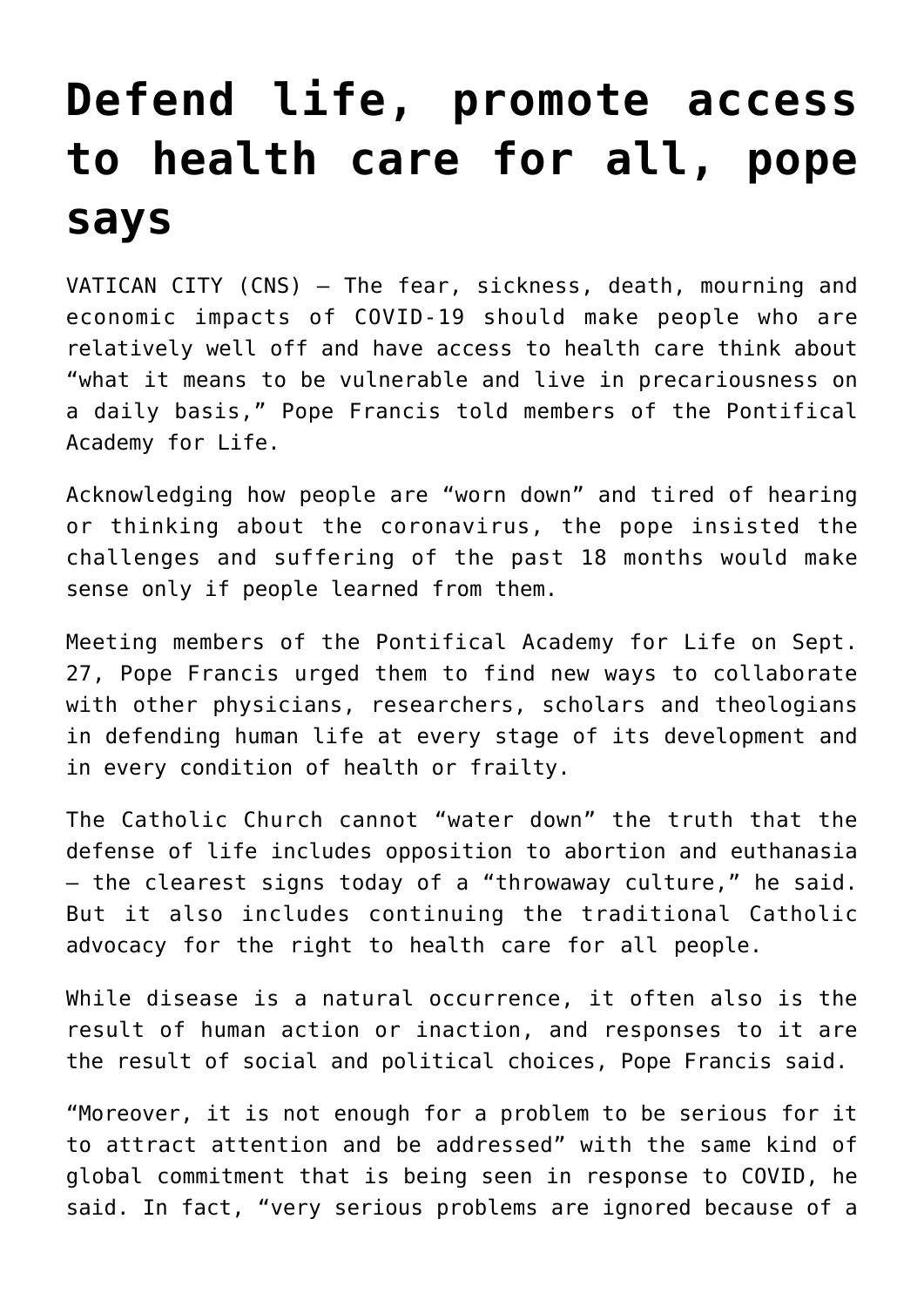lack of adequate commitment."

"Think of the devastating impact of certain diseases such as malaria and tuberculosis," he said. "Every year, millions of avoidable deaths occur in the world. If we compare this reality with the concern that the COVID-19 pandemic has provoked, we see how the perception of the gravity of the problem and the corresponding mobilization of energy and resources is very different."

And while global measures to stop the spread of COVID and to get people vaccinated are good, he said, one cannot ignore the fact that millions of people do not have access to clean water or adequate food.

"I do not know whether to laugh or cry, sometimes I weep, when we hear government or community leaders advising the inhabitants of the slums to wash several times a day with soap and water. My dear, you have never been in a slum: there is no water there and they don't have soap," he said.

Statistically "variables such as salary level, educational qualification and neighborhood of residence, even in the same city," also make a huge difference, he said.

"We affirm that life and health are equally fundamental values for all, based on the inalienable dignity of the human person, but if this affirmation is not followed by an appropriate commitment to overcome the inequalities," he said, "we in fact accept the painful reality that not all lives are equal, and health is not protected for all in the same way."

"Here I would like to reiterate my concern that there will always be a free health care system," he said. For countries that have a free health care system, "don't lose it, because otherwise only those who can pay for it will have the right to health care and the others will not."

Universal health care plans, he said, "help to overcome